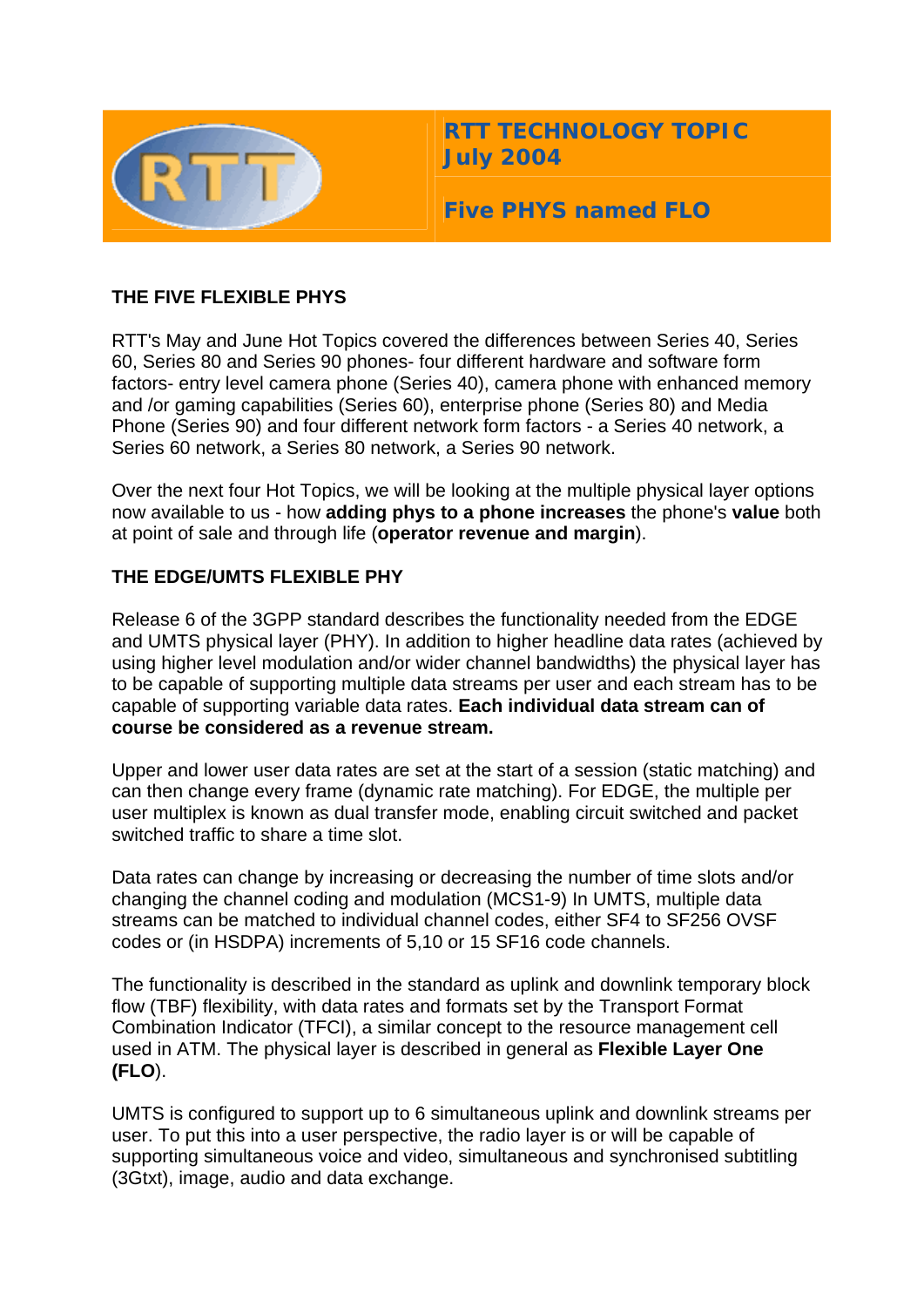### **OTHER FLEXIBLE PHYS**

UMTS and EDGE are not however unique in having a flexible PHY. The latest Bluetooth specification takes advantage of a higher headline data rate (3M/bit/s using Pi4 DQPSK) to support three **simultaneous** traffic streams, any of which could be **variable rate.**

A typical configuration could be **voice, data and device control.** Translating this into a user perspective, the radio layer could support a voice call (on a wireless headset), manage a wireless mouse and wireless keyboard and a simultaneous file exchange.

Similarly with **Wifi** and **WiMax**, the data rates can be anything from 1 M/bit/s to 108 M/bit/s (802.11 a or g in bonded channel mode) with time sliced time bounded voice and audio co-sharing with best effort data (ie three simultaneous variable rate data streams).

It is the same story with DAB which can support an audio feed at (say) 384 k/bit/s and two DMB channels (local news and information) and DVB-H (simultaneous **datacasting**, **infocasting, audio and TV**.)

#### **SIMULTANEOUS FLEXIBLE PHYS**

It would of course be feasible to have all these devices working simultaneously in a handset. Nokia already have devices that have EDGE, Bluetooth and wireless LAN (80 Series 9500 Communicator) and with wireless LAN at 2.4 GHz and 5 GHz (802.11) it would be possible to have all three devices actively transmitting and receiving at the same time.

Near field antenna technologies open up the possibility of these multiple PHY phones being implemented in a relatively compact form factor. Target power requirements for DAB (at 220 MHz) and DVB-H (at 750 MHz) are in the order of between 100 and 200 milliWatts so adding these capabilities in is not unthinkable within the next 2 to 3 years making a grand total of 5 flexible radio bearers (plus an optional GPS receiver).

### Figure 1 **THE FIVE (FLEXIBLE) PHYS**

|                      | <b>UMTS</b>                                                                                | <b>BLUETOOTH WIFI/WIMAX DAB/DMB</b>                                                                                              |                                                                                                              |                                                                                                                                             | <b>DVB-H</b>                                                                                                                                  |
|----------------------|--------------------------------------------------------------------------------------------|----------------------------------------------------------------------------------------------------------------------------------|--------------------------------------------------------------------------------------------------------------|---------------------------------------------------------------------------------------------------------------------------------------------|-----------------------------------------------------------------------------------------------------------------------------------------------|
| Flexible Phy traffic | Up to $6$<br>lbi-<br>directional<br>streams e.g.<br>voice, image,<br>3Gtxt audio,<br>data. | Up to $3$<br>simultaneous simultaneous<br>bi-<br>directional<br>traffic<br>streams e.g.<br>voice, data<br>and device<br>control. | Up to $3$<br>bi-<br>directional<br>traffic<br>streams e.g.<br>voice<br>(VowLAN),<br>video and<br>best effort | Up to $3$<br>simultaneous simultaneous<br>luni-<br>directional<br>traffic<br>streams e.g.<br>DAB plus two<br>separate<br>stream<br>decodes. | Up to $4$<br>simultaneous<br>luni-<br>directional<br>traffic<br>streams e.g.<br>IP data<br>casting, IP<br>infocasting,<br>IP audio, IP<br>TV. |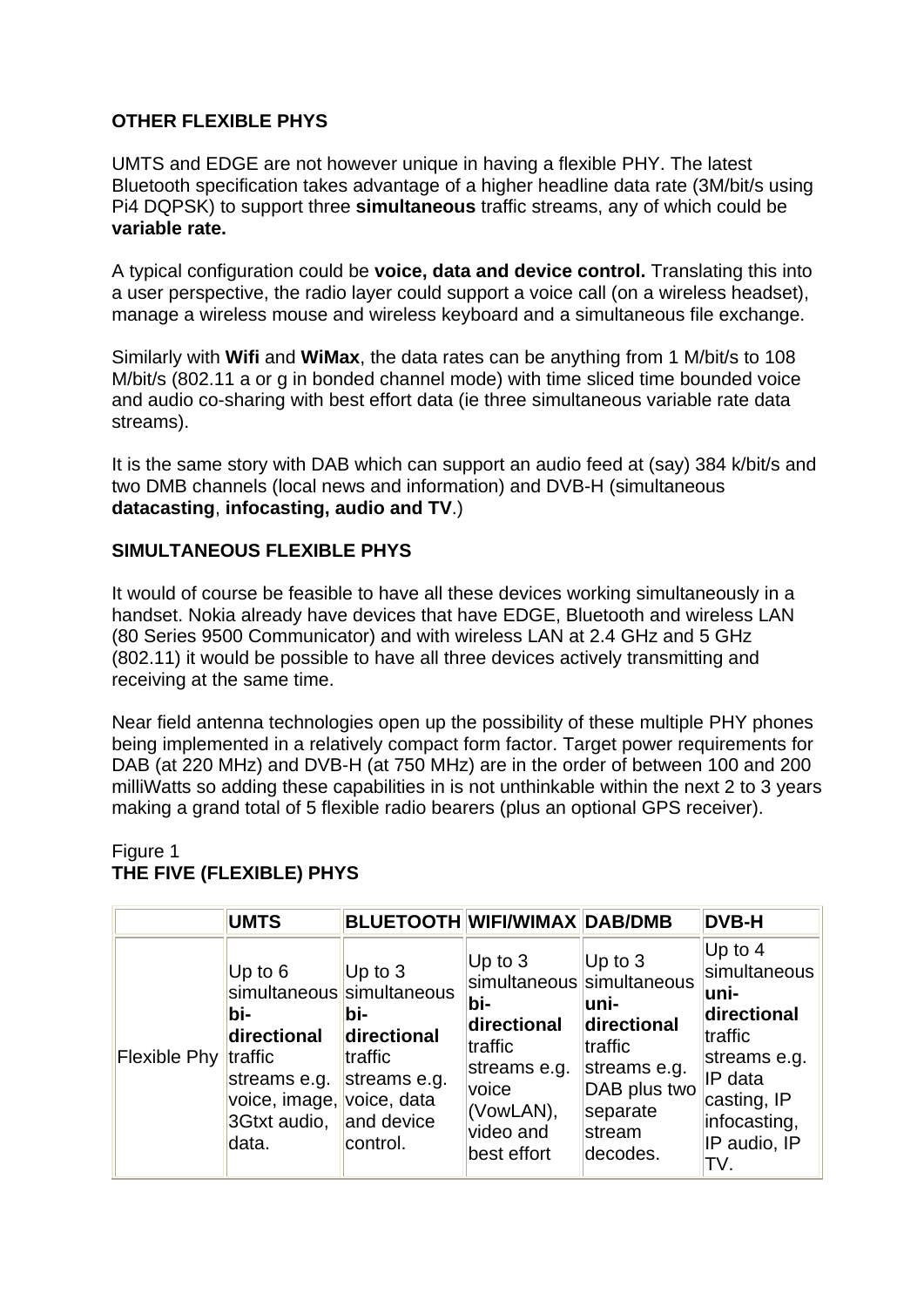| $ F $ exible<br><b>MAC Layer</b>    | <b>Multiple</b><br>users per<br>channel,<br>multiple<br>channels per<br>user.                                                  | Voice, data<br>and device<br>profiles. | Contention<br>or<br>connection<br>based MAC | <b>MAC</b> | Unidirectional Unidirectional<br><b>MAC</b> |  |  |  |
|-------------------------------------|--------------------------------------------------------------------------------------------------------------------------------|----------------------------------------|---------------------------------------------|------------|---------------------------------------------|--|--|--|
| Flexible<br><b>Network</b><br>Layer | IP voice, IP audio, IP video, IP data, multiple QOS data streams per IP<br>address (Ipv4/IPv6)                                 |                                        |                                             |            |                                             |  |  |  |
| Flexible<br>Transport<br>layer      | TCP/IP and UDP fixed length packets, virtual paths and virtual circuits<br>using tunnelling and fixed routing trajectories     |                                        |                                             |            |                                             |  |  |  |
| Flexible<br>Session<br>Layer        | Session initiation and session management protocols (SIP) and<br>bandwidth reservation techniques (RSVP, Diffserv, MPLS, SMIL) |                                        |                                             |            |                                             |  |  |  |
| Flexible<br>Layer                   | Presentation XML and multimedia presentation and management protocols.                                                         |                                        |                                             |            |                                             |  |  |  |
| Flexible<br>Application<br>Layer    | Multitasking, flexible O/S and flexible GUI implementation                                                                     |                                        |                                             |            |                                             |  |  |  |

# **AND THEN TWO OR THREE MORE**

And of course we probably need to add in Ultra Wide Band (UWB) and Near Field Communication (NFC) as two additional PHYS, though at present, the final choice of technology for UWB still has to be resolved and NFC has not yet reached a final standard so neither has been included in the list above. Also technically we have omitted to include infrared - a sensible if rather light sensitive option for wide band personal area connectivity with an updated ETSI/ARIB AIR standard (**A**rea **I**nfra**R**ed) supporting a 120 degree beam width and 4M/bit/4 meter rate and range.

# **THE IMPACT ON HIGHER LAYER PROTOCOLS**

But there is not much point in having five (or seven or eight) flexible phys unless the rest of the protocol stack can take advantage of the properties of each and all of the bearers. The changes implied and complexities introduced are subtle but significant. The changes include (for example) the introduction of a connection oriented MAC into 802.11 to support voice, audio and video time bounded services (Layer 2 flexibility), the introduction of multiple QoS streams per IP address (Layer 3 flexibility), the introduction of fixed length packets and tunnelling to create virtual paths and circuits (IP ATM Layer 4 flexibility), the integration of existing session management and bandwidth reservation protocols at the session layer (Layer 5 flexibility), XML based multi-media 'declarative content' presentation protocols at the presentation layer (Layer 6 flexibility) and multitasking and flexible O/S and GUI implementation at the application layer(Layer 7 flexibility). Incidentally, each of these adds significantly to the address and signalling overheads loaded on to the original user data stream**flexibility does not come for free**. Arguably this does not matter in wireline access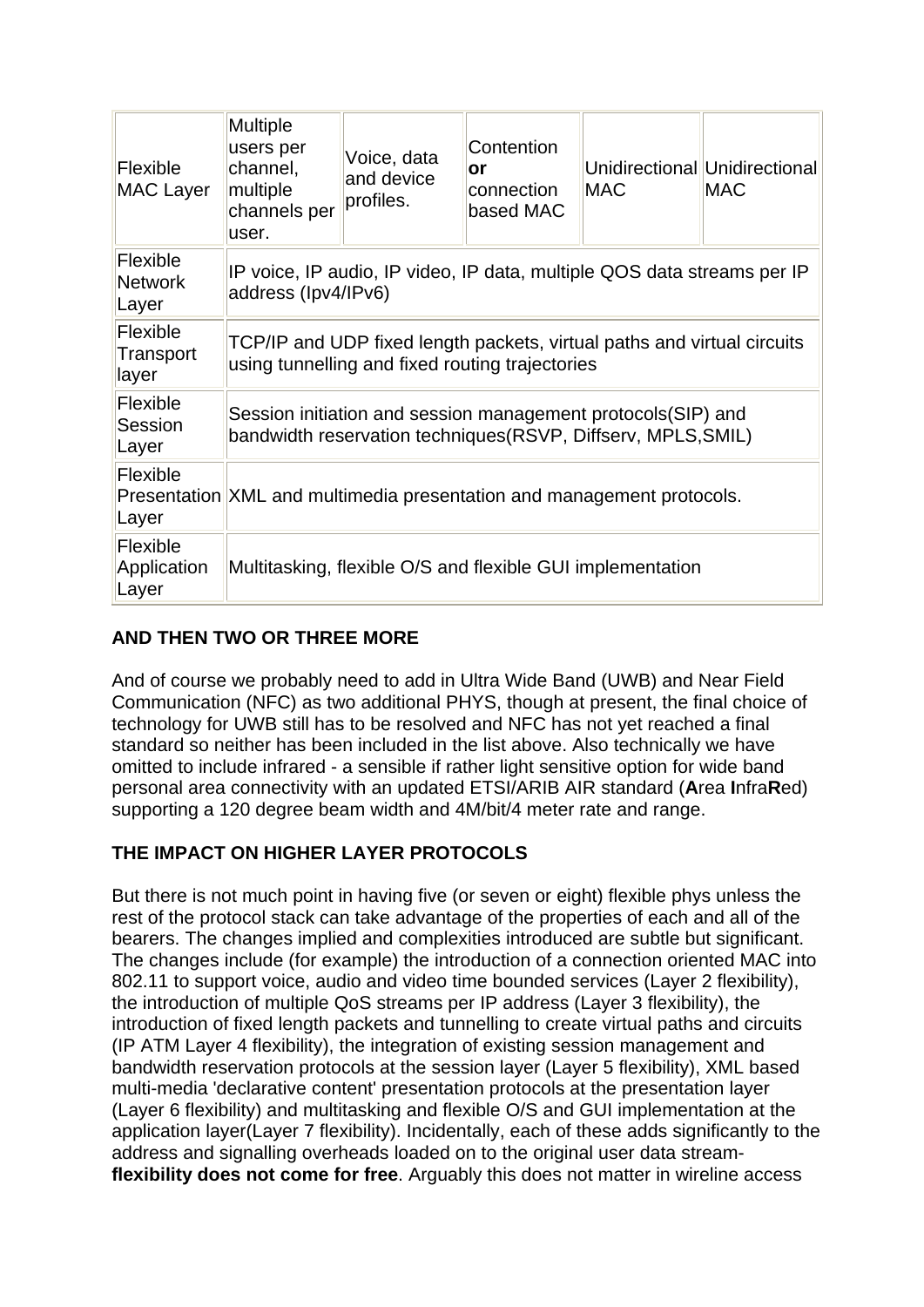where bandwidth and power are in abundant supply. It does matter in bandwidth and power limited i.e.-wireless applications. In fact, the innocent looking list above probably takes about 4 dB out of a typical end to end link budget. Given that 1 dB equates to a 10% increase in network density then this implies a direct cost multiplication - **power equals cost in wireless.**

## **THE APPLICATION LAYER POWER PROBLEM**

It also creates a power problem at the application layer. Consider what's needed to manage the five flexible phys. Two users establish a simultaneous full duplex voice and video call using two UMTS camera phones. The camera phones each have a 1.3 Megapixel camera capable of taking pictures at 30 frames per second at 24-bit colour depth down to less than a lux. On the wireless keyboard (connected to the camera phone by a Bluetooth transceiver), each of the users annotate the video stream with SMS based simultaneous subtitles (3GTXT). The annotation includes a time stamp, positioning co-ordinates and digital authentication. Using the wireless mouse, either or both users can be simultaneously downloading data files using the in built dual band (2.4/5GHz) wireless LAN transceiver and receiving a DAB/DMB or DVB-H download. Such an application would draw several watts from the power supply.

## **THE MULTITASKING MULTIPLEX**

So in practice, the ability to use all five phys **together simultaneously** in a compact form factor product is probably still **three to five years away**. In the meantime, however, we can begin to see how application layer and lower layer functionality will evolve to manage what is effectively a 'complex multiplex'. The complex multiplex consists of text, voice, audio, image, video and data. As the multiplex is bi-directional this implies six multiple inputs and six multiple outputs. This in turn dictates the multitasking needed in the (multi-threaded) application processor (or multi-processor). The multiplex has to be supported by the MAC and radio layer. In UMTS, this is done on multiple OVSF code streams or (in HSDPA) multiple SF16 code carriers. The multiplex then needs to be supported across the network using multiple per user rate matched virtual paths or circuits. The traffic is implicitly bi-directional, symmetric and asynchronous and the end to end channel is implicitly conversational ie has a fixed end to end delay and **no** delay variability.

For a more detailed treatment of multitasking, see the [January 04 Hot Topic](http://www.rttonline.com/hottop_frame.htm) on Media Processor Design.

## **CONCLUSION**

There are products available today that support simultaneous operation of two physical layers (for instance EDGE and Bluetooth or EDGE and wireless LAN). Adding additional physical layers is feasible provided cost, size and power constraints can be addressed.

Near field antenna technologies will help realise these multiple PHY radios in a (relatively) compact form factor. All of the 5 physical layers discussed each individually support multiple simultaneous variable rate channels per user. The upper layers of the